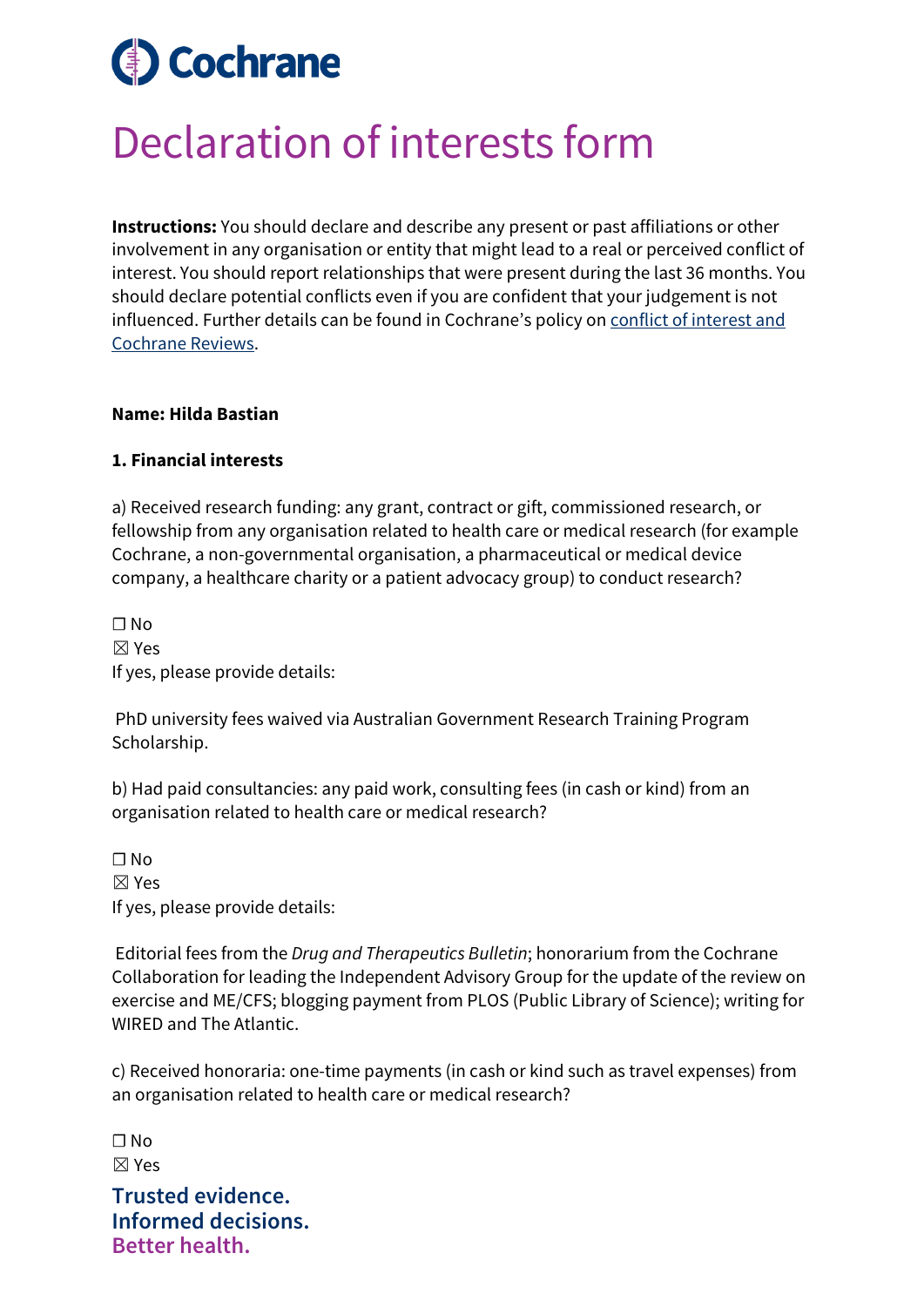

If yes, please provide details:

Virginia Commonwealth University (speaking fee and travel); University of Utah (speaking fee and travel); University of Bristol (travel) World Federation of Science Journalists (travel); National Health and Medical Research Council (NHMRC) working group participation.

d) Served as a director, officer, partner, trustee, employee or held a position of management with an organisation related to health care or medical research?

 $\Box$  No ☒ Yes If yes, please provide details:

Senior Clinical Scientist, National Center for Biotechnology Information (NCBI) at the U.S. National Library of Medicine (U.S. National Institutes of Health) until April 2018.

e) Possessed share-holdings, stock, stock options, equity with an organisation related to health care or medical research (excludes mutual funds or similar arrangements where the individual has no control over the selection of the shares)?

 $\boxtimes$  No ☐ Yes If yes, please provide details:

f) Received personal gifts from an organisation related to health care or medical research?

 $\boxtimes$  No ☐ Yes If yes, please provide details:

g) Had an outstanding loan with an organisation related to health care or medical research?

☒ No ☐ Yes If yes, please provide details:

h) Received royalty payments from an organisation related to health care or medical research?

☒ No ☐ Yes If yes, please provide details: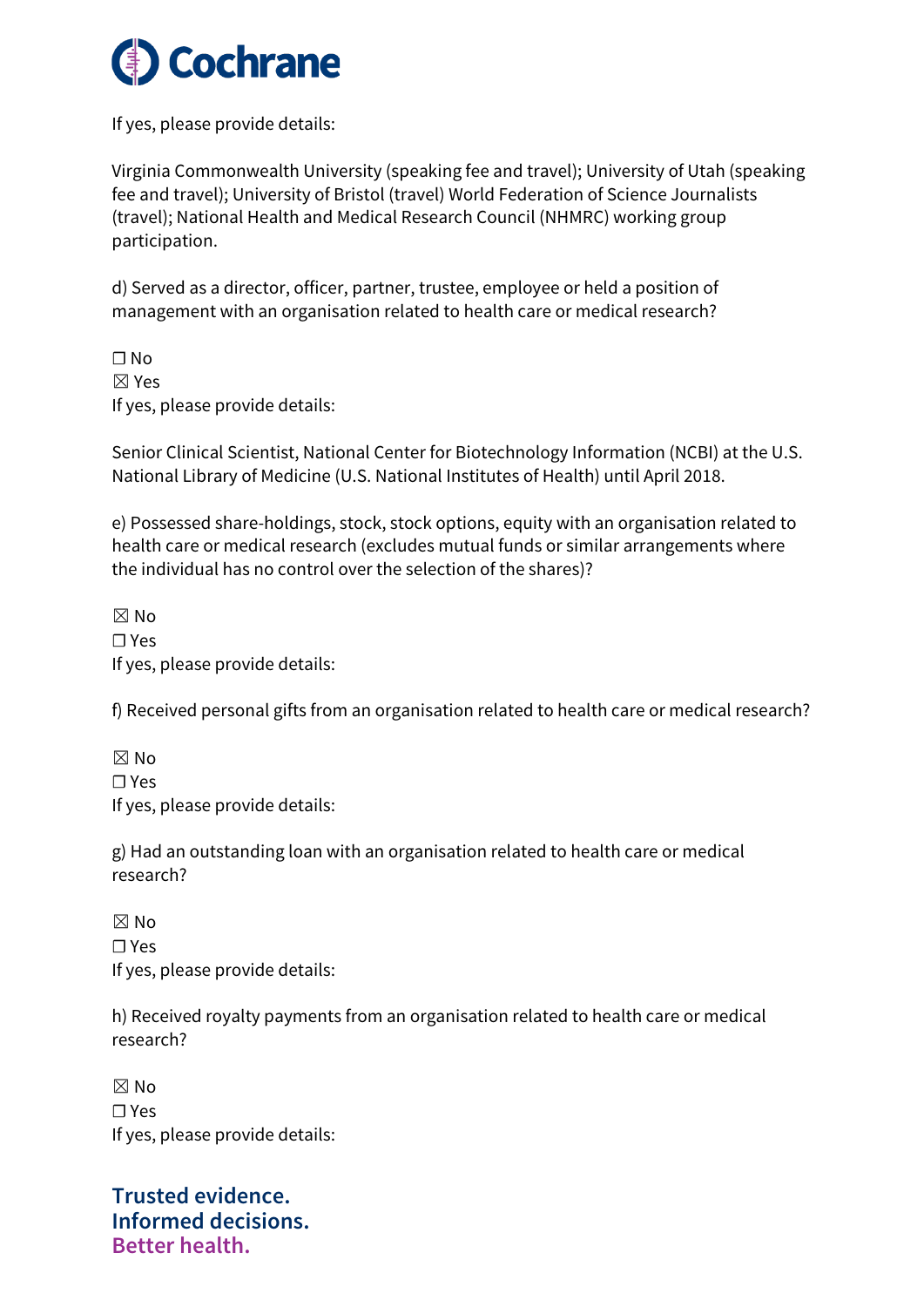

# **2. Non-financial interests**

Do you have any other interests that would reasonably appear to be related to the primary interest? Such interests could include, but are not limited to, publicly declaring any strong opinions about this health area, unpaid membership of committees, advisory boards or patient advocacy groups in this health area, and being a named author of a study that might be included in this review.

☐ No ☒ Yes If yes, please provide details:

Cochrane reviews: I was one of the founding group of the Cochrane Collaboration, although I am no longer a member of the organization; my PhD research included several studies of, or related to, Cochrane reviews. I have written blog posts criticizing and supporting Cochrane reviews, and actions of the Cochrane Collaboration. One of my PhD supervisors, Paul Glasziou, was an author of a [now-withdrawn protocol](https://www.cochranelibrary.com/cdsr/doi/10.1002/14651858.CD011040.pub2/full) for a Cochrane review on ME/CFS. **Update on 2 June 2021:** Glasziou was also acknowledged for assistance by the authors of the Cochrane review on exercise and [ME/CFS.](https://www.cochranelibrary.com/cdsr/doi/10.1002/14651858.CD003200.pub8/full) **Update on 29 June 2021:** In June, I reviewed and provided advice to the Editor-in-Chief on a draft Cochrane review on a vaccine-related topic (not related to ME/CFS). **Update on 3 August 2021:** Member of the advisory group for [Cochrane Convenes,](https://convenes.cochrane.org/) an online event on evidence synthesis for Covid-19 and changes that could help in future pandemics.

ME/CFS: I have written two blog posts expressing strong opinions about the Cochrane review on exercise therapy and chronic fatigue syndrome (at the PLOS Blog, Absolutely Maybe). Those posts list disclosures related to ME/CFS and the Cochrane Collaboration more broadly and that list follows.

## Additional non-financial disclosures, as listed in:

*1. February 2019:* https://blogs.plos.org/absolutely-maybe/2019/02/08/consumercontested-evidence-why-the-me-cfs-exercise-dispute-matters-so-much/ *2. October 2019:* [https://blogs.plos.org/absolutely-maybe/2019/10/03/its-a-start-the](https://blogs.plos.org/absolutely-maybe/2019/10/03/its-a-start-the-amended-version-of-the-cochrane-review-on-exercise-and-cfs/)[amended-version-of-the-cochrane-review-on-exercise-and-cfs/](https://blogs.plos.org/absolutely-maybe/2019/10/03/its-a-start-the-amended-version-of-the-cochrane-review-on-exercise-and-cfs/)

I was a health consumer advocate (aka patient advocate) from 1983 to 2003, including chairing the Consumers' Health Forum of Australia (CHF) from 1997 to 2001, and its Taskforce on Consumer Rights from 1991 to 2001. I have not experienced CFS/ME and nor has anyone close to me.

However, at the time I first encountered CFS activists, I had a relevant personal frame of reference. I had to leave my occupation several years prior after a severe bout of repetitive strain injury (RSI) following a stretch of workaholism as a teenager. Then, RSI was regarded by some medical practitioners as malingering or psychological, rather than a physical condition. (You can read about the controversy around Australia's RSI epidemic *[here](https://link.springer.com/chapter/10.1007/978-1-349-27625-7_9)*, *[here](https://www.sciencedirect.com/science/article/abs/pii/027795369090191T)*, and here [*[PDF](http://citeseerx.ist.psu.edu/viewdoc/download?doi=10.1.1.1013.9945&rep=rep1&type=pdf)*].)